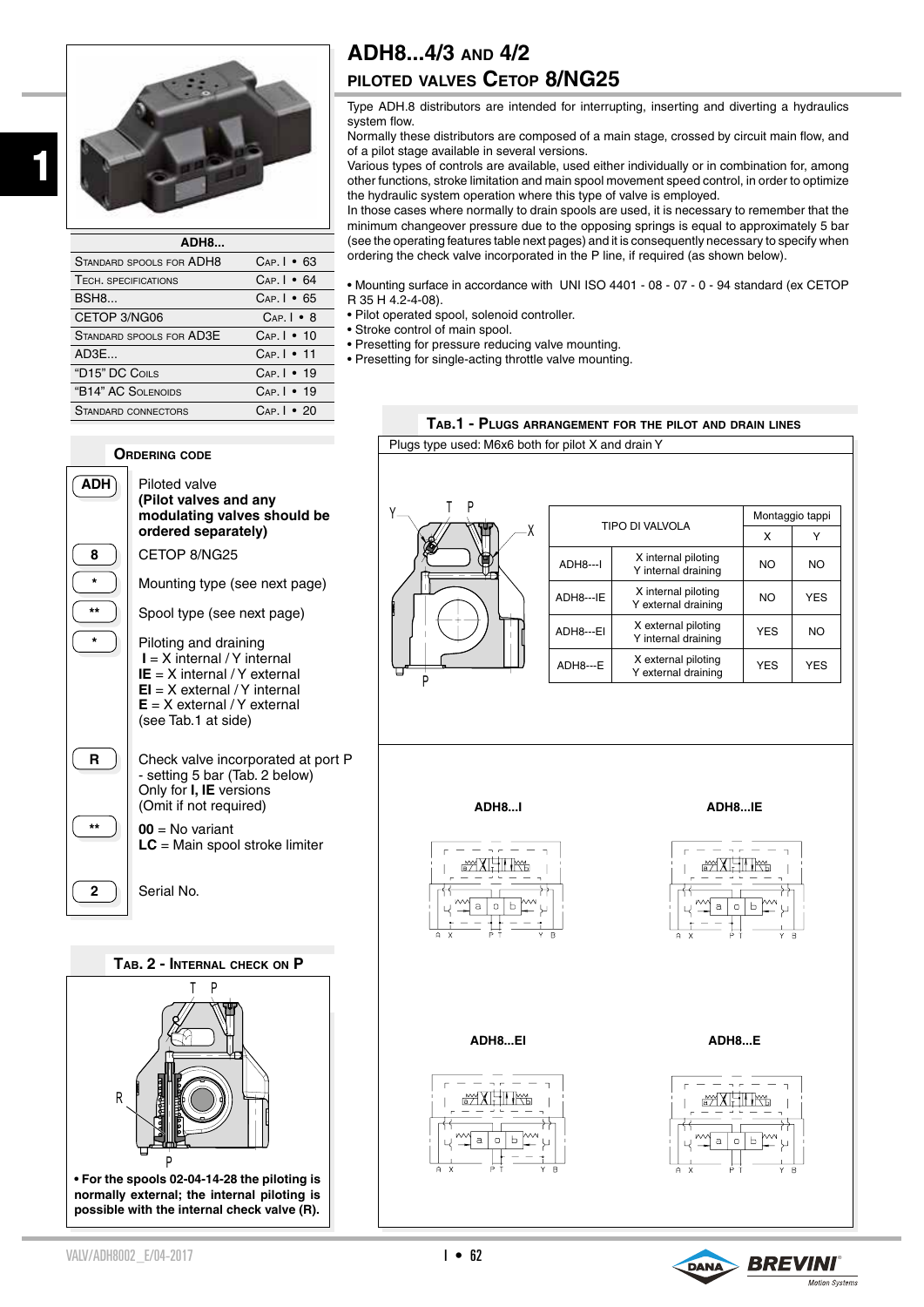

The diagram shows the pressure drops in relation to spools adopted for normal usage (see table).

The fluid used was a mineral based oil with a viscosity of 35 mm<sup>2</sup>/s at 50° C.

| Spool | <b>Connections</b>        |                        |                                  |                      |                        |                   |
|-------|---------------------------|------------------------|----------------------------------|----------------------|------------------------|-------------------|
| type  |                           | $P \rightarrow A$      | $P \rightarrow B$                | $A \rightarrow T$    | $B \rightarrow T$      | $P \rightarrow T$ |
| 01    | Energized                 | 1                      | 1                                | $\overline{2}$       | 3                      |                   |
| 02    | Energized<br>De-Energized | $\mathfrak{p}$         | $\mathfrak{p}$                   | 1                    | $\mathfrak{p}$         | 6(1)              |
| 03    | Energized<br>De-Energized | $\mathbf{1}$           | $\mathbf{1}$                     | $\mathbf{1}$<br>4(2) | $\mathfrak{p}$<br>4(3) |                   |
| 04    | Energized<br>De-Energized | 6                      | 6                                | 3                    | 4                      | 5                 |
| 05    | Energized<br>De-Energized | $\overline{2}$<br>4(2) | $\overline{2}$<br>4(3)           | $\overline{2}$       | 3                      |                   |
| 66    | Energized<br>De-Energized | 1                      | 1                                | $\mathfrak{p}$       | $\overline{2}$<br>4    |                   |
| 10    | Energized                 | 1                      | 1                                | $\mathfrak{p}$       | 3                      |                   |
| 14    | Energized<br>De-Energized | 6                      | 6                                | 3                    | $\overline{4}$         | 5(3)              |
| 28    | Energized<br>De-Energized | 6                      | 6                                | $\overline{4}$       | 3                      | 5(2)              |
| 23    | Energized<br>De-Energized | 1                      | $\overline{2}$<br>$\overline{4}$ | $\mathfrak{p}$       | 3                      |                   |
|       | Curve No.                 |                        |                                  |                      |                        |                   |

Notes: (1) A/B stopped - (2) B stopped - (3) A stopped

### **Spools and mounting type**

#### **(•) For the E mounting the locating spring works only with the steady system**

|                                | C mounting                                                                                                                                                                                                                                                                                                                                                                                                                                                     | A mounting                                                                                                                                                                           | <b>B</b> mounting                                           | <b>E</b> mounting                 | P mounting                    |
|--------------------------------|----------------------------------------------------------------------------------------------------------------------------------------------------------------------------------------------------------------------------------------------------------------------------------------------------------------------------------------------------------------------------------------------------------------------------------------------------------------|--------------------------------------------------------------------------------------------------------------------------------------------------------------------------------------|-------------------------------------------------------------|-----------------------------------|-------------------------------|
| <b>Pilot</b><br><b>Piloted</b> | AD3E03C<br>ADH8C                                                                                                                                                                                                                                                                                                                                                                                                                                               | AD3E03E<br>ADH8A                                                                                                                                                                     | AD3E03F<br>ADH8B                                            | AD3E16E<br>ADH8E                  | AD3E16E/AD3E16F<br>ADH8P      |
| <b>Scheme</b>                  | ay XI HITIYYA<br>m<br>$\mathtt{a}$<br>Ь<br>$\circ$<br>Ч                                                                                                                                                                                                                                                                                                                                                                                                        | WМ<br>$a \mid o$<br>Υ                                                                                                                                                                | <b>HITI<sub>Na</sub></b><br>$\mathcal{L}$<br>w<br>0 b <br>Ы | <b>EXHM</b><br>$a \mid$<br>Ь<br>Ч | <del>®</del> ∕X∏™<br>a b<br>Ч |
| Spool<br>type                  | ьŦ<br>Y B<br>$A \times$                                                                                                                                                                                                                                                                                                                                                                                                                                        | $A \times$<br>Y B<br>P                                                                                                                                                               | B<br>$A \times$<br>Y.                                       | $\mathbf{B}$<br>$A \times$<br>Y.  | $Y - B$<br>$A$ $X$<br>ΡŤ      |
| 01                             | $\left[\right.$ $\left[\right.$ $\left.\right.$ $\left.\left.\right.$ $\left.\right.$ $\left.\right.$ $\left.\right.$ $\left.\right.$ $\left.\right.$ $\left.\right.$ $\left.\right.$ $\left.\right.$ $\left.\right.$ $\left.\right.$ $\left.\right.$ $\left.\right.$ $\left.\right.$ $\left.\right.$ $\left.\right.$ $\left.\right.$ $\left.\right.$ $\left.\right.$ $\left.\right.$ $\left.\right.$ $\left.\right.$ $\left.\right.$ $\left.\right.$ $\left$  | XIIIII                                                                                                                                                                               | $\begin{bmatrix} 1 & 1 & 1 \\ 1 & 1 & 1 \end{bmatrix}$      | $X$ i i $\mathcal{W}$             | $\chi$ i i $\mathbb{N}$ v     |
| 02                             | IXT <del>PITTIFITT</del> I                                                                                                                                                                                                                                                                                                                                                                                                                                     | XHA                                                                                                                                                                                  | <b>HILM</b>                                                 | <b>MHI J</b>                      | XIHIN                         |
| 03                             | <b>XEELIN</b>                                                                                                                                                                                                                                                                                                                                                                                                                                                  | XNH                                                                                                                                                                                  | FII JM                                                      | XHIV                              | MHI J                         |
| $04^{(*)}$ (**)                | NHHHX                                                                                                                                                                                                                                                                                                                                                                                                                                                          | $\left[\begin{array}{c} \begin{array}{c} \text{array}{c} \text{array}{c} \end{array} & \begin{array}{c} \text{array}{c} \text{array} \end{array} \\ \text{array} \end{array}\right]$ | HHX                                                         | MHX                               | HHX                           |
| 05                             | <b>XIZEILIN</b>                                                                                                                                                                                                                                                                                                                                                                                                                                                | XYF.                                                                                                                                                                                 | FILIM                                                       | XEM                               | MEM                           |
| 66                             | $\left[\right.$ $\left[\right.$ $\left.\right.$ $\left.\right.$ $\left.\right.$ $\left.\right.$ $\left.\right.$ $\left.\right.$ $\left.\right.$ $\left.\right.$ $\left.\right.$ $\left.\right.$ $\left.\right.$ $\left.\right.$ $\left.\right.$ $\left.\right.$ $\left.\right.$ $\left.\right.$ $\left.\right.$ $\left.\right.$ $\left.\right.$ $\left.\right.$ $\left.\right.$ $\left.\right.$ $\left.\right.$ $\left.\right.$ $\left.\right.$ $\left.\right$ | XEE                                                                                                                                                                                  | II-VII V<br>$\begin{bmatrix} 1 \\ 1 \end{bmatrix}$          | XIIIT                             | $\chi$ i II J                 |
| $10*$                          | $\left[\frac{1}{\sqrt{2}}\right]$                                                                                                                                                                                                                                                                                                                                                                                                                              | MVFI                                                                                                                                                                                 | <b>THEFT</b>                                                | XHI                               | IXI. ITT                      |
| $14*$                          | $\boxed{\text{X1}\text{N}}\text{H1}\text{M}$                                                                                                                                                                                                                                                                                                                                                                                                                   | XM                                                                                                                                                                                   | HI IN                                                       | MHIT                              | XHI J                         |
| $28*$                          | $\left[\right]$ $\left[\right]$ $\left[\right]$ $\left[\right]$ $\left[\right]$ $\left[\right]$ $\left[\right]$                                                                                                                                                                                                                                                                                                                                                | XIZET                                                                                                                                                                                | FIT JM                                                      | MHIT                              | <b>XEIL</b>                   |
| $23*$                          | $X_{\cdots}$                                                                                                                                                                                                                                                                                                                                                                                                                                                   | XHH                                                                                                                                                                                  |                                                             | $X$ i i $\parallel$ v             | $\boxtimes$ l $\Box$          |

(\* Spools with price increasing)

(\*\* The spool 04 is available for operating pressures in the P/A/B lines, max. 320 bar)